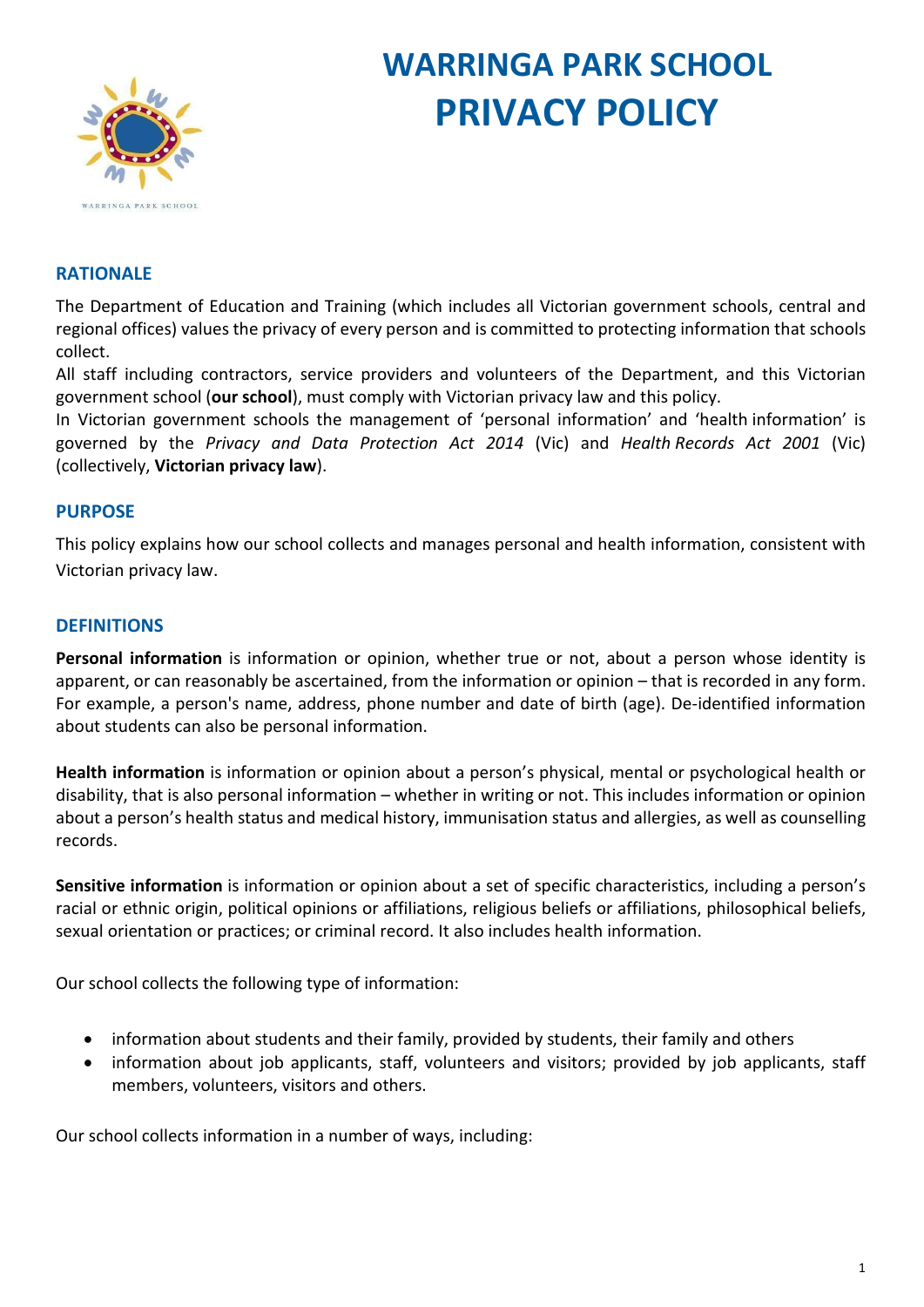- in person and over the phone: from students and their family, staff, volunteers, visitors, job applicants and others
- from electronic and paper documentation: including job applications, emails, invoices, enrolment forms, letters to our school, consent forms (for example: enrolment, excursion, Student Support Services consent forms), our school's website or school-controlled social media
- through online tools: such as apps and other software used by our school
- through any CCTV cameras located at our school.

### **COLLECTION NOTICES**

When our school collects information about you, our school takes reasonable steps to advise you of certain matters. This includes the purpose of the collection, and how to access, update and correct information held about you. For information about students and their families, a collection notice is provided to parents (or mature minor students) upon enrolment.

#### **UNSOLICITED INFORMATION ABOUT YOU**

Our school may receive information about you that we have taken no active steps to collect. If permitted or required by law, our school may keep records of this information. If not, we will destroy or de-identify the information when practicable, lawful and reasonable to do so.

#### **WHY DO WE COLLECT THIS INFORMATION?**

Our school collects information about students and their families when necessary to:

#### **Primary purposes of collecting information about students and families**

- educate students
- support students' social and emotional wellbeing, and health
- fulfil legal requirements, including to:
	- o take reasonable steps to reduce the risk of reasonably foreseeable harm to students, staff and visitors (duty of care)
	- $\circ$  make reasonable adjustments for students with disabilities (anti-discrimination law)
	- $\circ$  provide a safe and secure workplace (occupational health and safety law)

#### *Enable our school to:*

- o communicate with parents about students' schooling matters and celebrate the efforts and achievements of students
- o maintain the good order and management of our school

#### *Enable the Department to:*

- o ensure the effective management, resourcing and administration of our school
- o fulfil statutory functions and duties
- $\circ$  plan, fund, monitor, regulate and evaluate the Department's policies, services and functions
- o comply with reporting requirements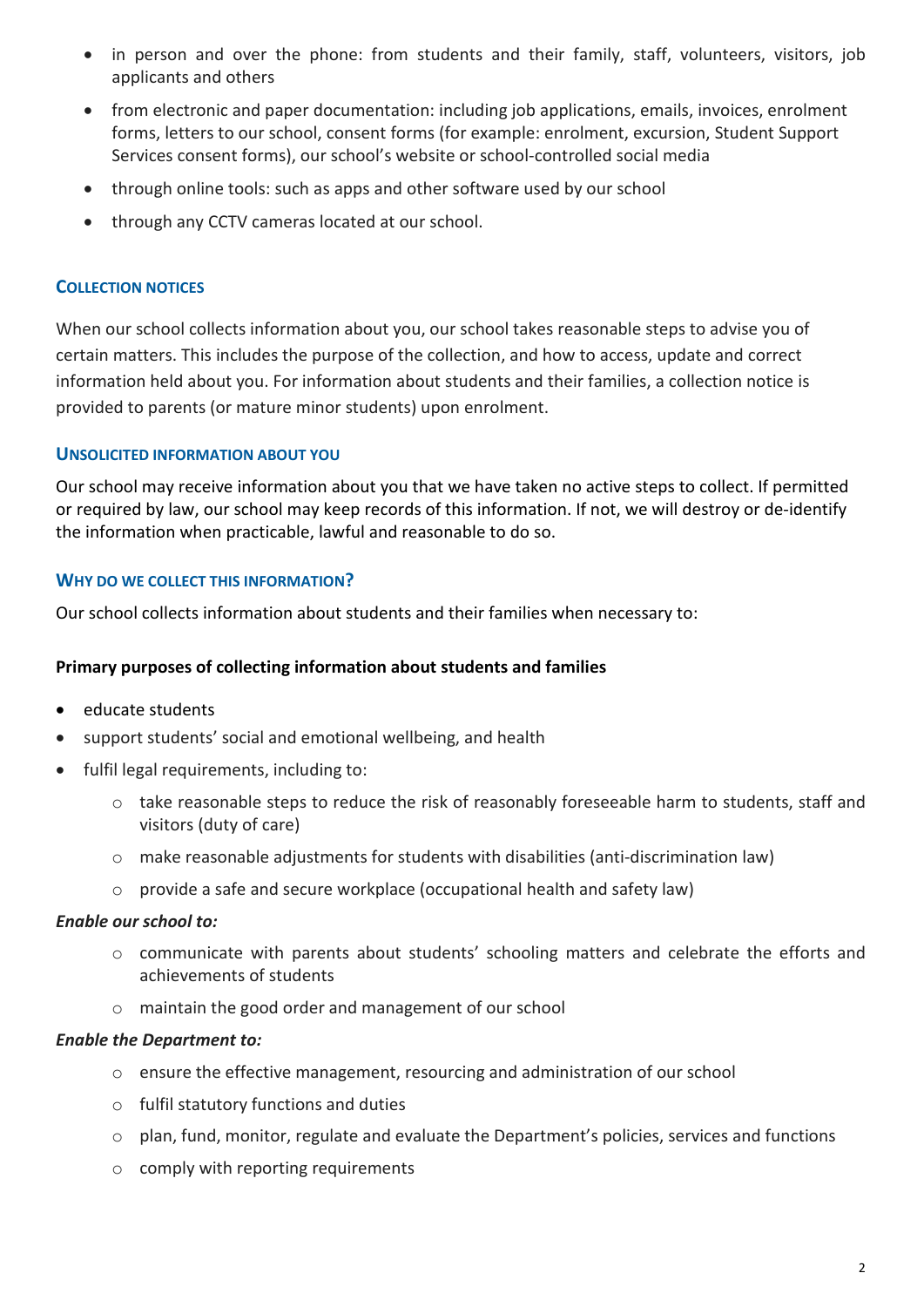$\circ$  investigate incidents in schools and/or respond to any legal claims against the Department, including any of its schools.

# **PRIMARY PURPOSE OF COLLECTING INFORMATION ABOUT OTHERS**

Our school collects information about staff, volunteers and job applicants:

- to assess applicants' suitability for employment or volunteering
- to administer employment or volunteer placement
- for insurance purposes, including public liability and WorkCover
- to fulfil various legal obligations, including employment and contractual obligations, occupational health and safety law and to investigate incidents
- to respond to legal claims against our school/the Department.

# **WHEN DO WE USE OR DISCLOSE INFORMATION?**

Our school uses or discloses information consistent with Victorian privacy law, as follows:

- 1. for a **primary purpose** as defined above
- 2. for a related **secondary purpose** that is reasonably to be expected for example, to enable the school council to fulfil its objectives, functions and powers
- 3. with **notice and/or consent** including consent provided on enrolment and other forms
- 4. when **necessary to lessen or prevent a serious threat** to:
	- a person's life, health, safety or welfare
	- the public's health, safety or welfare
- 5. when **required or authorised by law** including as a result of our duty of care, anti-discrimination law, occupational health and safety law, reporting obligations to agencies such as Department of Health and Human Services and complying with tribunal or court orders, subpoenas or Victoria Police warrants
- 6. to investigate or report **unlawful activity**, or when reasonably necessary for a specified **law enforcement** purpose, including the prevention or investigation of a criminal offence or seriously improper conduct, by or on behalf of a law enforcement agency
- 7. for Department **research or school statistics** purposes
- 8. to establish or respond to a **legal claim**.

A unique identifier (a CASES21 code) is assigned to each student to enable the school to carry out its functions effectively.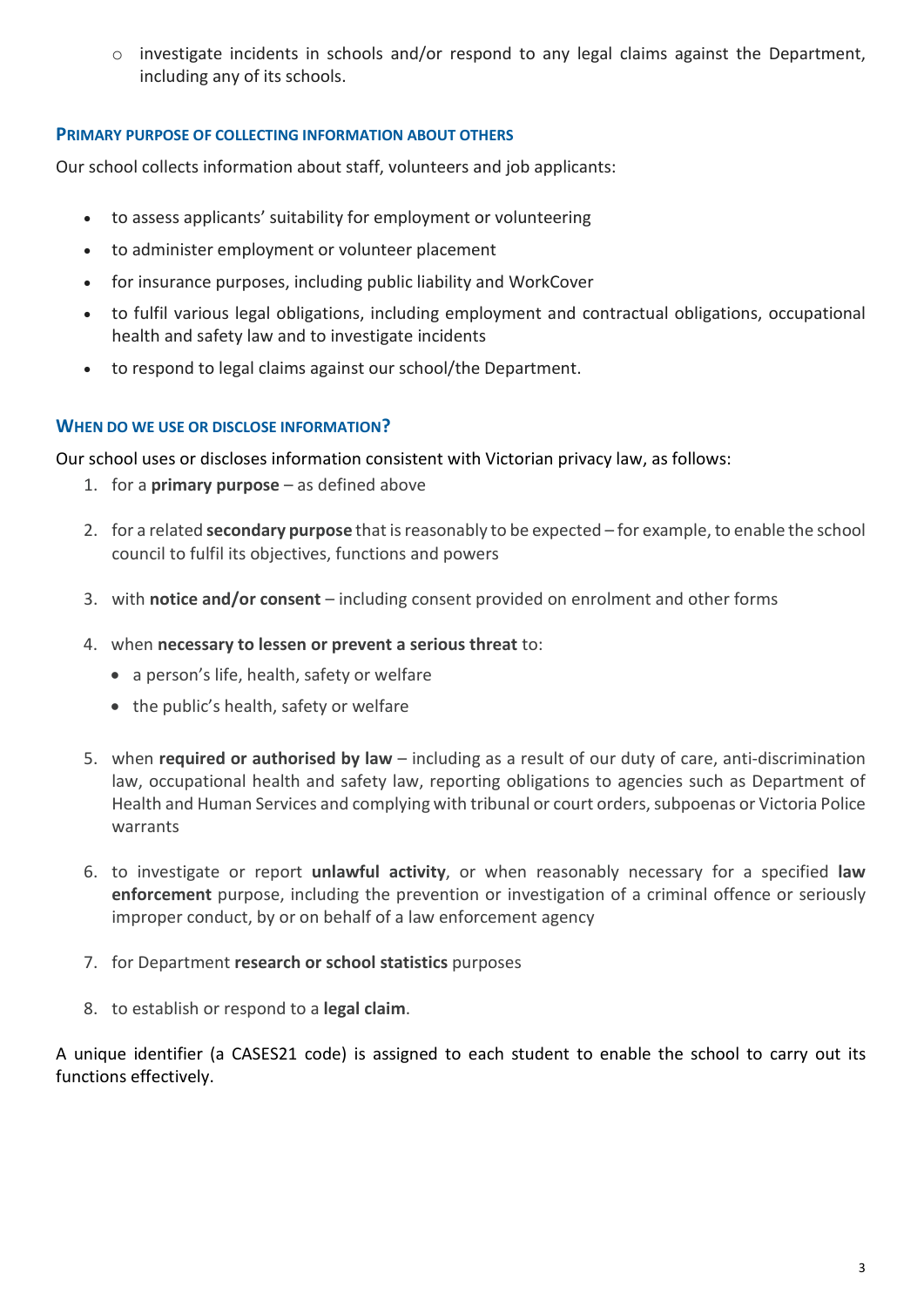#### **STUDENT TRANSFERS BETWEEN VICTORIAN GOVERNMENT SCHOOLS**

When a student has been accepted at, and is transferring to, another Victorian government school, our school transfers information about the student to that school. This may include copies of the student's school records, including any health information.

#### **RESPONDING TO COMPLAINTS**

On occasion our school, and the Department's central and regional offices, receive complaints from parents and others. Our school and/or the Department's central or regional offices will use and disclose information as considered appropriate to respond to these complaints (including responding to complaints made to external organisations or agencies).

#### **ACCESSING YOUR INFORMATION**

All individuals, or their authorised representative(s), have a right to access, update and correct information that our school holds about them.

# **ACCESS TO STUDENT INFORMATION**

Our school only provides school reports and ordinary school communications to parents who have a legal right to that information. Requests for access to other student information must be made by making a Freedom of Information (FOI) application through the Department's Freedom of Information Unit (see below).

In some circumstances, an authorised representative may not be entitled to information about the student. These circumstances include when granting access would not be in the student's best interests or would breach our duty of care to the student, would be contrary to a mature minor student's wishes or would unreasonably impact on the privacy of another person.

# **ACCESS TO STAFF INFORMATION**

School staff may first seek access to their personnel file by contacting the principal. If direct access is not granted, the staff member may request access through the Department's Freedom of Information Unit.

# **STORING AND SECURING INFORMATION**

Our school takes reasonable steps to protect information from misuse and loss, and from unauthorised access, modification and disclosure. Our school stores all paper and electronic records securely, consistent with the Department's records management policy and information security standards. All school records are disposed of, or transferred to the Public Records Office Victoria, as required by the relevant Public Records Office Standard.

When using software and contracted service providers to manage information, our school assesses these according to the appropriate departmental processes. One example of this is that staff passwords for school systems are strong and updated on a regular basis, consistent with the Department's password policy.